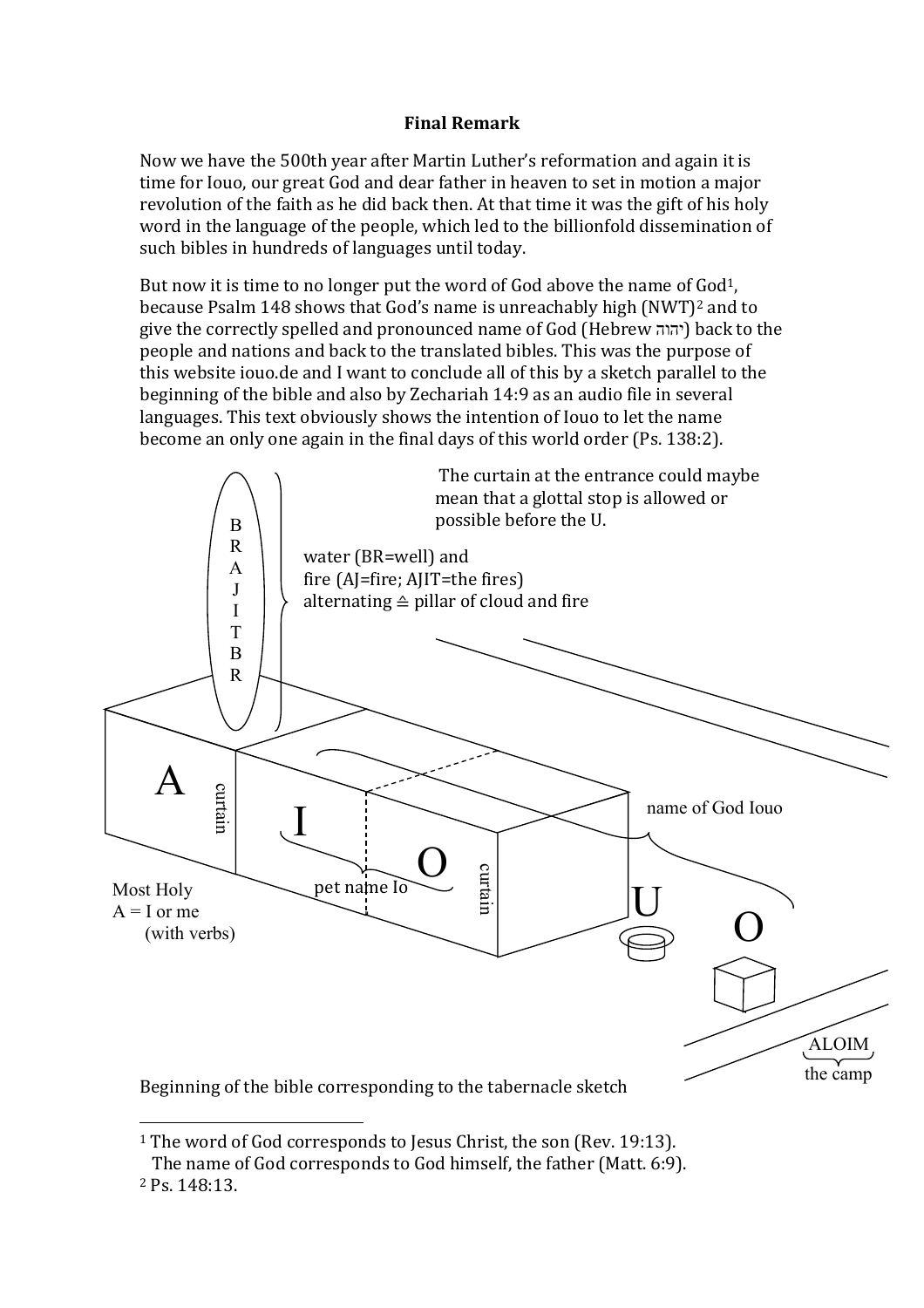# **Beginning of the bible corresponding to the tabernacle sketch:**

| BRAJIT                                                               |  | BRA IOUO ALOIM | $ATO$ JMIM U [] |  |
|----------------------------------------------------------------------|--|----------------|-----------------|--|
| In the beginning created Iouo Majestic God (acc.) the heavens and [] |  |                |                 |  |

# **Psalm 138:2:**

 AJTHUO AL O IKL QDJK I will prostrate myself towards the temple of your holiness U AUDO AT JMK EL HSDK and I will celebrate (acc.) your name because of your love U EL AMTK KI OGDLT and because of your truth since you have magnified EL KL JMK AMRTK above your whole name your word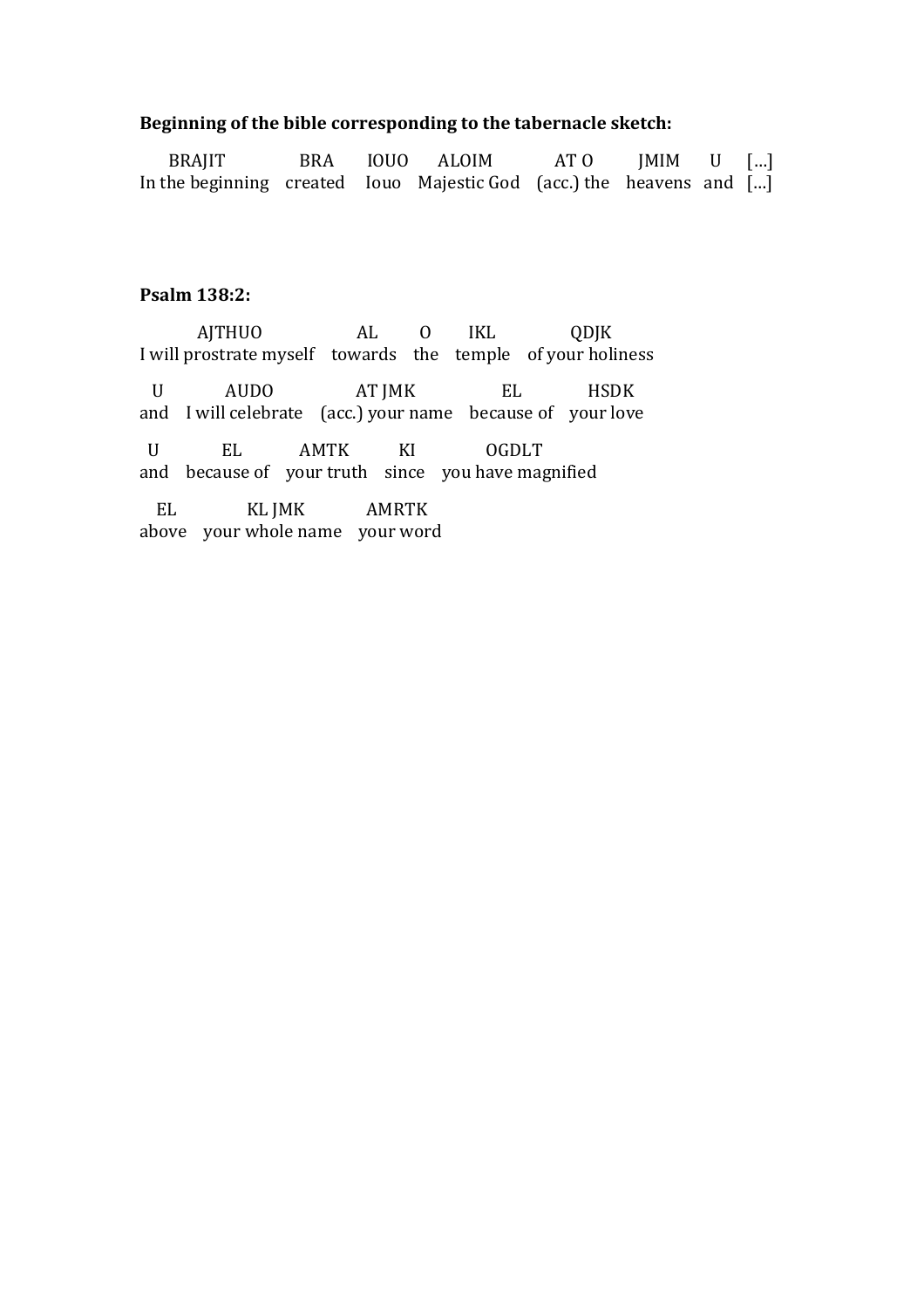# **Zechariah 14:9**

# English:

And Iouo will be king over the whole earth. On that day there will be Iouo the only one and his name an only one.

## German:

Und Iouo wird König sein über alle Erde. Zu der Zeit wird Iouo der einzige sein und sein Name der einzige (=ein einziger).

#### French:

En ce temps-là Iouo se montrera le roi de toute la terre. En ce jour-là sera Iouo l'unique et son nom le seul.

## Adamic:

| U OIO IOUO L MLK EL KL O ARC B IUM                 |  |  |  |  |  |
|----------------------------------------------------|--|--|--|--|--|
| and will be Iouo to king on whole the earth on day |  |  |  |  |  |
| O OUA IOIO IOUO AHD U JMU AHD                      |  |  |  |  |  |
| the this one it will be Iou one and his name one   |  |  |  |  |  |

# Turkish:

Ve İouo bütün dünyanın kralı olacak. O gün İouo biricik olacak ve onun ismi ancak biricik olacak.

#### Chinese:

伊哦乌哦比作全地的王,那日伊哦乌哦比为独一无二的。他的名也是独一无二 的。

# Japanese:

イオウオは全地の王となられる。その日には、イオウオひとり、その名一つ のみとなる。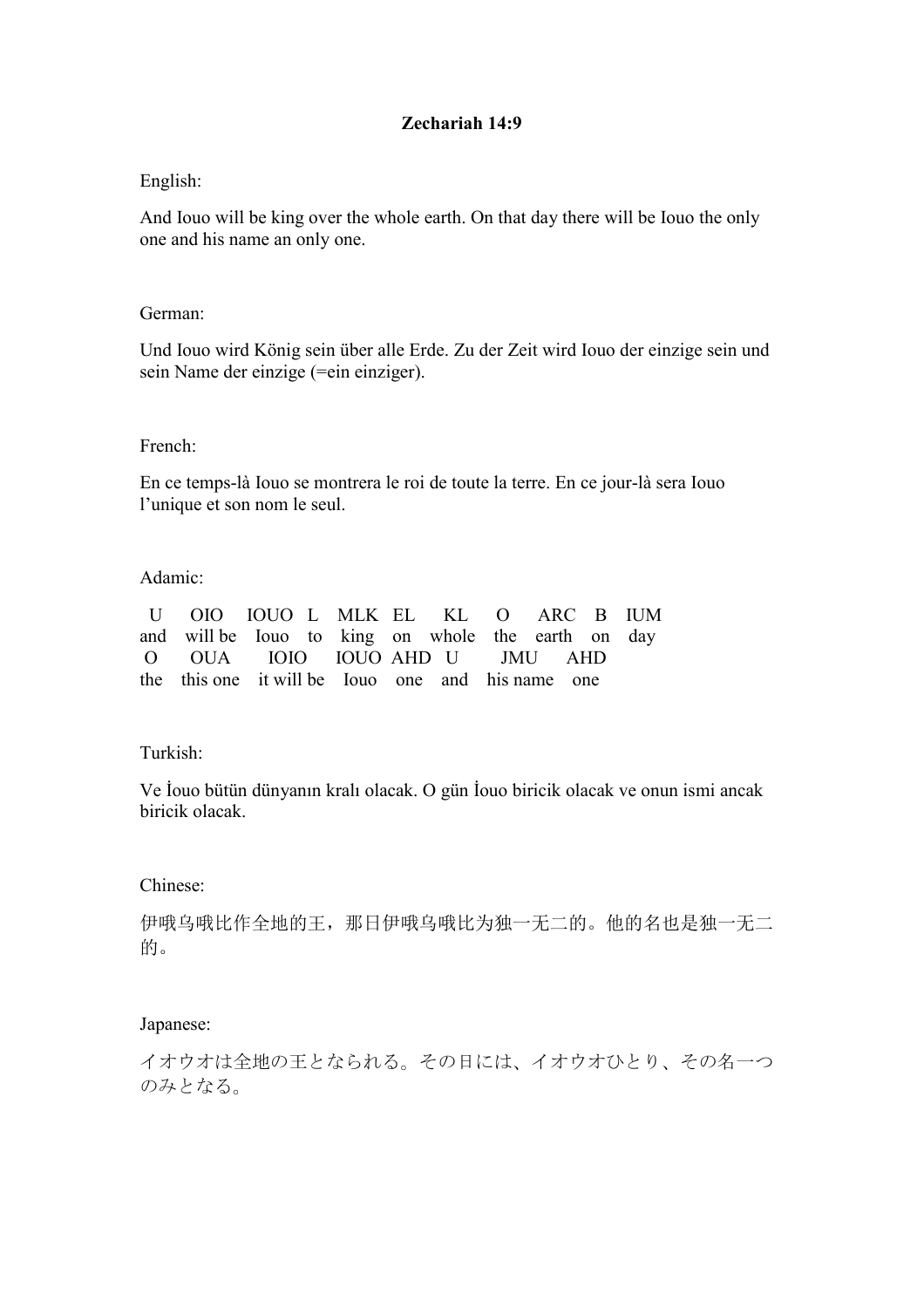Spanish:

Y Íouo será rey sobre toda la tierra. En aquel dia Íouo será uni, y uno su nombre.

Latin:

Et erit Iouo rex super omnem terram: in die illa erit Iouo unus, et erit nomen eius unum.

Greek:

καὶ ἔσται Ἴουο εἰς βασιλέα ἐπὶ πᾶσαν τὴν γῆν· ἐν τῇ ἡμέρᾳ ἐκείνῃ ἔσται Ἴουο εἷς καὶ τὸ ὄνομα αὐτοῦ ἕν.

Aramaic:

# הלאך הקול שמש שמש לא כל האבר איל אי האיט אי האיט איי שמשה מאפ הא  $\lambda$  باب تسلم سابع مسلم مسلم منه المسلم لله لله مسلم  $\lambda$

ותתגלי מלכותא דיהוה כל על יתבי ארצא בעידנא ההוא יפלחון קדם יהוה כתף חד ארי שמיה יציב בעלמא לית בר מניה

Coptic:

#### ōyoh eqecwfii n.xe ioyo eyoypo e.xen fikahi t $\Box$ pq 6en fiiehooy etemmay  $\epsilon$ q $\epsilon$ cwni nx $\epsilon$  ioyo  $\epsilon$ oyai n $\epsilon$  oyoh neqpan oyai ne.

Persian:

و إيوؤو بر تمامی زمين پادشاه خواهد بود .ه] آن□وز إيوؤو واحد خواهد بود و اسم او واحد .

Arabic:

وَيَكُونُ إيووُو مَلِكًا عَلَى كُلِّ الأَرْضِ. فِي ذلِكَ الْيَوْمِ يَكُونُ إيووُو وَحْدَهُ وَاسْمُهُ وَحْدَهُ.  $\ddot{\phantom{0}}$  $\frac{1}{2}$  $\tilde{\cdot}$ ِ ی ْ َ

Portuguese:

E Iouo será rei sobre toda a terra; naquele dia um será Iouo, e um sera o seu nome.